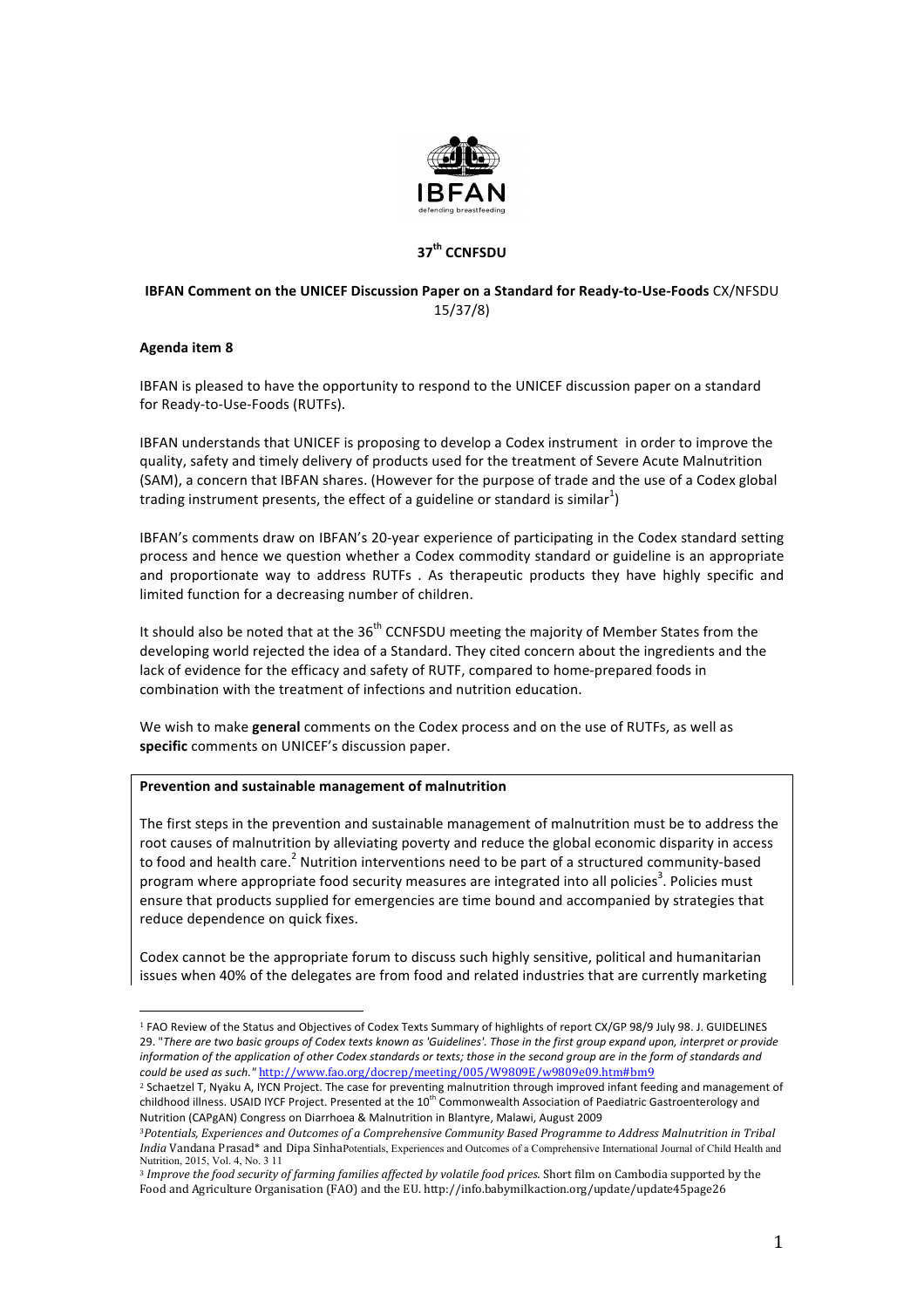foods and products for infants and young children contrary to the recommendations of WHO, the International Code of Marketing of Breastmilk Substitutes and WHA resolutions, and promoting policies such as land, water and sea grabbing, deforestation, biofuels and mono-cropping. All these activities are contrary to the right to adequate food and nutrition and undermine sustainable access to food.

## 1 **General risks of using Codex to address malnutrition:**

Although the purpose of Codex is to ensure fair trade  $-$  it is more often used to facilitate global trade and break down barriers to trade. The Discussion Paper needs to address the harmful unintended consequences of such expansion of the RUTF market.

- A Codex instrument is voluntary so will not necessarily bring about the improved safety standards UNICEF hopes to achieve.
- Due to the structure and working methods of Codex and its lack of Conflict of Interest safeguards, Codex instruments are invariably a compromise between the marketing needs and the protection of public health and safety. It will be very difficult to embed effective safeguards into a Codex instrument for RUTF.
- Codex instruments are the benchmarks used by the World Trade Organisation in trade disputes, so even when safeguards are embedded, they can be used to force governments to accept imported products that may not be needed or wanted. They are also used to weaken national food policy and marketing regulations.

# **2 General comments on the use of RUTFs to treat Severe Acute Malnutrition (SAM)**

- 1. **Cost:** The advantage of RUTFs in the treatment of Severe Acute Malnutrition (SAM) in children is their convenience and the fact that they can be used for at-home treatment so reducing the cost on in-patient health facilities.<sup>4</sup> However the manufacturing, importation and distribution costs of RUTFs make them prohibitively expensive as a treatment food. Even for local production, in some parts of Africa, costs remain high since ingredients such as the micronutrients, powdered milk and oil are imported. 77% of the products are manufactured in Europe and the US. As reported in the discussion paper, in 2013 UNICEF and WFP purchased 50,000 metric tone at a cost of \$(USD) 195 million without solid evidence of effectiveness. Funding for the treatment of malnutrition is primarily dependent on external donors, humanitarian and emergency aid. Such funding is often short term and not sustained. In some countries for example Swaziland, RUTF was introduced through UNICEF for the first 5 years. After the 5 years, the purchasing role was passed on to Government.
- 2. There needs to be strong justification for such costs, especially since they are likely to divert funds away from support for breastfeeding and the sustainable management of homeprepared bio-diverse foods.
- 3. The evidence of the effectiveness of RUTF as a treatment for SAM when compared to other treatments remains weak.<sup>567</sup>

 <sup>4</sup> A Joint Statement by the World Health Organization, the World Food Programme, the United Nations System Standing Committee on Nutrition and the United Nations Children's Fund. Community-based management of severe acute malnutrition. Geneva, WHO/WFP/UN/UNICEF, 2007

<sup>5</sup> Karakochuk C, van den Briel T, Stephens D et al. Treatment of moderate acute malnutrition with ready-to-use supplementary food results in higher overall recovery rates compared with a corn-soya blend in children in southern Ethiopia: an operations research trial. Am J Clin Nutr. 2012;98 (4): 911-6

<sup>&</sup>lt;sup>6</sup> Schoonees A, Lombard M, Musekiwa A et al. Ready-to-use therapeutic food for home-based treatment of severe acute malnutrition in children from six months to five years of age. Cochrane Database of Systematic Reviews 2013,Issue 6. Art. No.: CD009000. DOI: 10.1002/14651858.CD009000.pub2

 $^7$  Lazzerini M<sup>1</sup>, Rubert L, Pani P. Specially formulated foods for treating children with moderate acute malnutrition in low- and middle-income countries. Cochrane Database Syst Rev. 2013 Jun 21;6:CD009584. doi: 10.1002/14651858.CD009584.pub2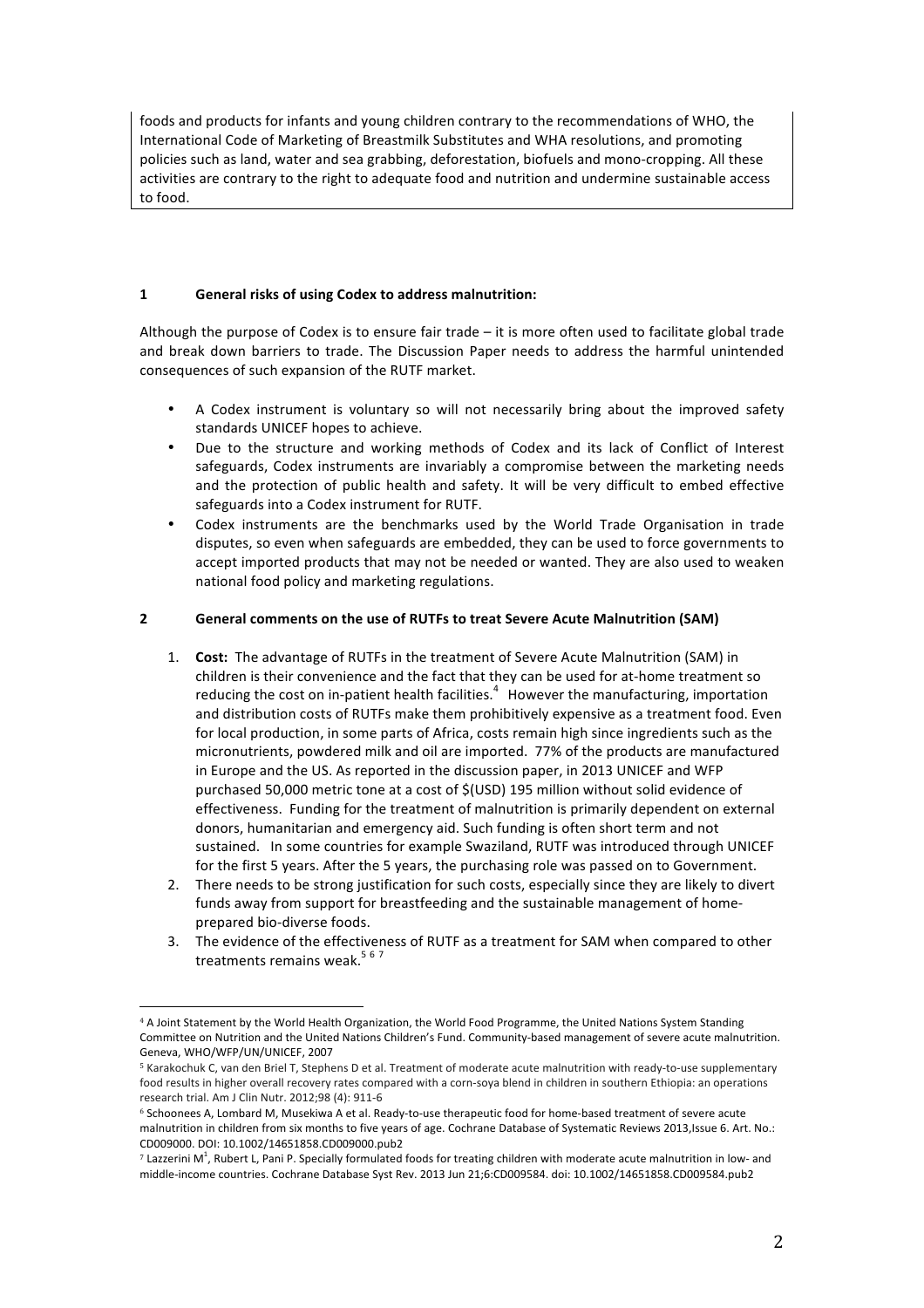- 4. In terms of strengthening resistance to infection and restoring nutritional deficiencies there is little or no evidence that RUTFs are more effective than home-based family food treatments.
- 5. The treatment with RUTFs requires the child to consume extra water. If clean, potable water is not available (which is the case in most settings with malnourished children) then the risk of infections is increased and the proposed treatment aims cannot be achieved. Research on access to safe water and the risk of natremic dehydration with the use of RUTFs appears to be lacking.
- 6. The concentrated energy content of RUTFs risks the reduction of breastmilk consumption, critical for nutritional recovery and for its immunological capacity as breastfed children regulate their intake. Paragraph 21 in the UNICEF discussion paper cites the consumption of 2 packs of over 500 kcal for a total of approximately 1000 calories. Between the ages of 6 to 9 months a breastfed infant needs only 100 to 200 extra calories per day from 9 to 11 months 300 kcal and from 12 to 23 months approximately 500 calories daily. Overconsumption of RUTF would seriously compromise the intake of immunologically and nutritionally important breastmilk during the time of rehabilitation.
- 7. The use of RUTFs is problematic in relation to sustained nutritional rehabilitation. Children fed a single treatment food will not develop a taste for normal, local, bio-diverse, nutritious family foods essential for their recovery and their long-term rehabilitation.<sup>8</sup> Studies have not been done to determine the effects of the introduction of RUTFs on local complementary feeding practices.
- 8. Before scaling up the use of RUTFs, there is an urgent need for sound, independently funded evidence of their effectiveness and their safety, compared to nutrition education combined with the use of appropriate home-prepared foods. The use of RUTFs cannot be justified unless it is integrated into sustainable, local, family based solutions. $^9$  This also raises concerns about the ethical nature of the testing of products on malnourished infants and young children in poverty settings.
- 9. The systematic reviews being undertaken by WHO (mentioned in Para 42) on the economic implications and cost-effectiveness of interventions using lipid-based nutrient supplements (LNS), their safety and effectiveness for health, nutrition and development outcomes compared to other foods are not yet available.
- 10. Programs for the treatment of SAM and all forms of malnutrition must be human rights based; and first and foremost must address the right to adequate and appropriate nutritious food.<sup>10</sup> This should include the right to breastfeeding supports such as implementation of the International Code and WHA resolutions, maternity protection and the Baby-Friendly birthing/breastfeeding initiative.
- 11. Before scaling up the use of RUTF there must be effective safeguards in place that strictly control marketing and messaging that suggests that fortified foods are essential for optimal infant and young child feeding. Such messaging undermines confidence in the use of normal sustainable family based foods.<sup>11</sup> Safeguards are essential to prevent the inappropriate spillover of these products to the complementary feeding of infants and young children. Advertisements suggesting RUTFs and RUFs are superior have already been noted in Africa, India and elsewhere. The widespread use and distribution by health authorities of these products as "superior" to local foods has a negative impact on the use and perception of local family foods.

session, Agenda item 3, Promotion and protection of all human rights, civil and cultural rights, political, economic, social, including the right to development. 26 December 2011, United Nations General Assembly, A/HRC/19/59 <sup>11</sup> Greiner T. Draft Guidelines for the Marketing of Ready to Use Supplemental Foods for Children. Field Exchange (Emergency

 <sup>8</sup> Ali E, Zachariah R, Shams Z et al. Peanut-based ready-to-use therapeutic food: how acceptable and tolerated is it among malnourished pregnant and lactating women in Bangladesh? Matern Child Nutr 2013 doi: 10.1111/mcn.12050 <sup>9</sup> FAO. Report, International Scientific Symposium, Biodiversity and Sustainable Diets, United Against Hunger, Rome, 3-5 November 2010 http://www.fao.org/ag/humannutrition/29186-021e012ff2db1b0eb6f6228e1d98c806a.pdf <sup>10</sup> Report submitted by the Special Rapporteur on the right to food, Olivier De Schutter. Human Rights Council Nineteenth

Nutrition Network) 41:47-51, 2011 http://www.ennonline.net/pool/files/ife/fex41-draft-guidance-on- marketing-rusf-forchildren-&-responses-fex41.pdf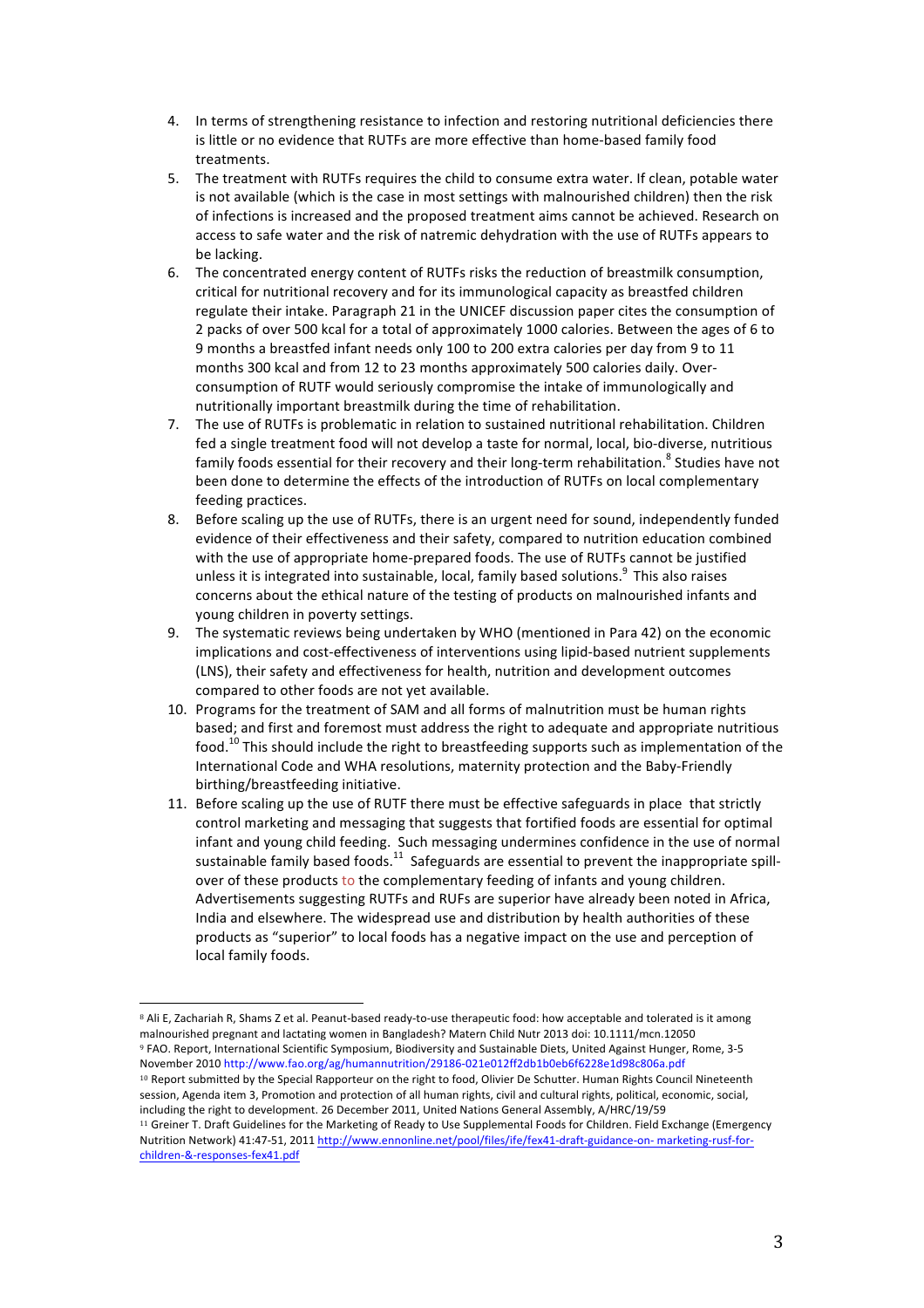- 12. Conflicts of interest, inherent in the "scaling-up" of the use of RUTFs are a serious problem. For example: partnerships with manufacturers of RUTFs at both the international program levels with UN agencies and at national levels allow undue commercial influence over the regulatory and approval processes for the importation and use of RUTFs; the funding of research to develop evidence for the efficacy and the use of RUTFs; NGO implementation programs at community levels. The close integration between manufacturers and programs to address malnutrition create situations where governments and health facilities have become facilitators for the marketing of these products. The business of malnutrition is alive and well.
- 13. The argumentation for scaling up these products is entrenched with conflicts of interest. Donor countries, based in the industrialised north, support and develop the research, programming, manufacture and advocacy for the use of products. Developing countries, where the bulk of malnutrition exists, have hardly any say.

### **3 Specific comments on the discussion paper**

#### **Scope** (Paras 8-10)

IBFAN is of the opinion that Codex is not the appropriate forum for the development of a guideline for therapeutic foods. This is best left to national governments with the guidance of UN agencies such as WHO, FAO and UNICEF.

In Para 10 UNICEF acknowledges that some regions consider that the treatment of SAM with "locally *available nutrient-dense foods prepared by the carer at home, without the use of commercially produced products such as RUTF"* may be "*more sustainable and better suited to the countrys' healthcare system."* UNICEF also envisages that "RUTF is given to recipients free of charge, as a targeted therapy for SAM and is not intended as an item for sale on the free market."

However, the discussion paper fails to acknowledge that increased global trade of these products will encourage the expansion of the range of products for the 'prevention' of malnutrition and will increase the risk of 'spill-over' and inappropriate use.

#### **Introduction: Prevalence of SAM (Paras 11-15)**

 

IBFAN is concerned that the numbers of cases of SAM may be inflated. It is well known that 45% of under-5 deaths in the developing world occur during the first month of life with 75.73% during the first year. It is also well known that in developing countries the disease burden from SAM has been decreasing while the incidence of childhood obesity has been rising.<sup>12,13</sup>

**India**: The population of children 0-5 years in India is 12,058,1000.<sup>14</sup> The total number of under-5 deaths in India is 1,201,000, of which 696,000 die during the first month of life. 505,000 children die between 1 month and 5 years.<sup>15</sup> Recent data from India shows a prevalence of 4.6% (RSOC 2013-14)<sup>16</sup> for SAM - 5,908,469 - down from 6.4% reported in 2005-6 (NFHS 3) and WHO suggests a case fatality

<sup>13</sup> Global obesity rise puts UN goals on diet-related diseases 'beyond reach' Westernised diets blamed as figures predict failure to meet 2025 target of no increase in obesity or diabetes beyond 2010 levels."... Child obesity figures are also rising in *many developing countries, particularly in the Middle East, Latin America, China and parts of south-east Asia…"* http://www.theguardian.com/society/2015/oct/09/obesitys-global-spread-un-goals-diet-related-diseases-fail <sup>14</sup> UNICEF. SOWC, 2014 (Demographic Indicators). http://www.unicef.org/sowc2014/numbers/

<sup>15</sup> Numbers extrapolated from Levels of Child Mortality - 2015, UN Inter-agency Group for Child Mortality Estimation report. Available at: http://www.childmortality.org/files\_v20/download/IGME%20Report%202015\_9\_3%20LR%20Web.pdf

 $12$  Extrapolated from UN Inter-agency Group for Child Mortality Estimation report on levels and trends in Child Mortality 2015 (WHO, UNICEF, World Bank Group, United Nations) See Annex 1 for more details

<sup>&</sup>lt;sup>16</sup> Ministry of Women and Child Development, Government of India and UNICEF. Rapid Survey on Children (2013-14). Available at: http://wcd.nic.in/issnip/National\_Fact%20sheet\_RSOC%20\_02-07-2015.pdf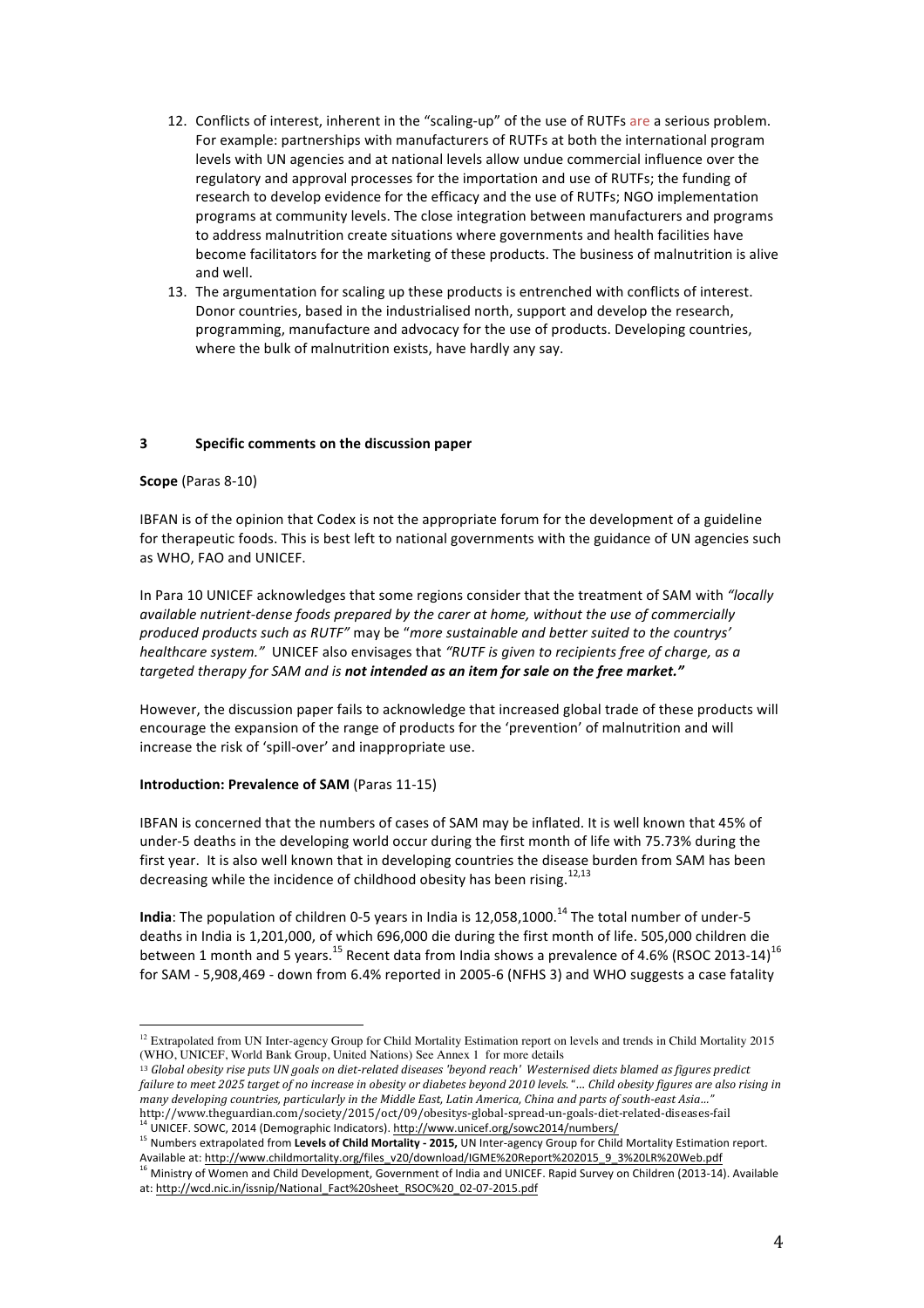rate for SAM of 30- 50%.<sup>17</sup> A 50% case fatality rate would result in 2,954,234 deaths due to SAM, a 30% case fatality rate would result in 1,772,540 deaths. The fact that India's total child deaths are 1,201,000 suggests that the high child mortality figures associated with SAM need to be re-examined.

The high % of neonatal mortality in both India and Bangladesh (both countries on the global RUTF radar) cannot be the result of SAM. Clearly the establishment of early and exclusive breastfeeding during the neonatal period is critical to reduce these deaths. The **Rapid Survey of Children 2014** by the Government of India and UNICEF shows that SAM rates have gone down from 6.4% to 4.6%, with reductions of more than 50% in 8 states. Since India does not use RUTFs these changes must be due to the increased rates of early and exclusive breastfeeding alongside better health care, water, sanitation etc.

**Nepal.** The reported prevalence of SAM in 2011 was 2.6%.<sup>18</sup> After the earthquake the actual prevalence was found to be 0.29%. (1,119 of the 374,441 children aged 6–59 months screened.)<sup>19</sup>

### **SAM and the Use of RUTFs** (Paras 16-23)

Treatment aims are theoretical and not evidence based. IBFAN notes that the research cited should be independent (not funded by manufacturers or distributors of RUTFs) and should make the appropriate comparisons to home-based family foods combined with nutrition education.

The training of care workers on the safe use of RUTFs combined with breastfeeding support knowledge and nutrition education on the use of home based complementary feeding must be integrated into any programing where RUTFs are used.

*"Breastfeeding was associated with lower odds of wasting and underweight while diarrheal disease*  was associated with higher odds of wasting and underweight. Low dietary diversity scores, *inappropriate age of complementary feeding initiation and bottle feeding were identified to be* significant predictors of stunting. Those factors should be considered for any intervention aimed to reduce under nutrition among infants and young children in Filitu town, Somali region, Ethiopia.<sup>"20</sup>

### **Outpatient Community Management of SAM (CMAM) (Paras 24-26)**

This section is focused only on RUTF and does not stress the need for guidance and support from WHO, FAO and UNICEF on how to ensure that RUTF does not undermine the appropriate support for breastfeeding and sustainable complementary feeding. It is at community level that inappropriate messaging can be so harmful.

### **UNICEF's Long-term Strategy** (Paras 27-28)

UNICEF's Long-Term Strategy is to build capacity within countries to produce RUTF but the Discussion Paper seems to focus on "RUTF that are produced in food manufacturing facilities and traded *internationally*." IBFAN believes that a more comprehensive approach should be taken to the prevention and treatment of SAM rather than single product based approaches. As said before, the unintended consequences of increasing production and trade in these products – whether nationally or globally - needs to be addressed.

#### **RUTF Production** (Paras 29-32)

 

18

<sup>17</sup> http://www.who.int/nutrition/topics/severe\_malnutrition/en/

http://www.unicef.org/evaluation/files/Nepal\_Evaluation\_of\_Community\_Management\_of\_Acute\_Malnutrition\_CMAM\_- \_Nepal\_Country\_Case\_Study.pdf

<sup>19</sup> *Delivering essential nutrition services for children after the Nepal earthquake*

http://www.thelancet.com/journals/langlo/article/PIIS2214-109X%2815%2900184-9/fulltext#

<sup>20</sup> Fekadu Y et al. Factors associated with nutritional status of infants and young children in Somali Region, Ethiopia: a crosssectional study. BMC Public Health. 2015 Sep 2;15:846. doi: 10.1186/s12889-015-2190-7.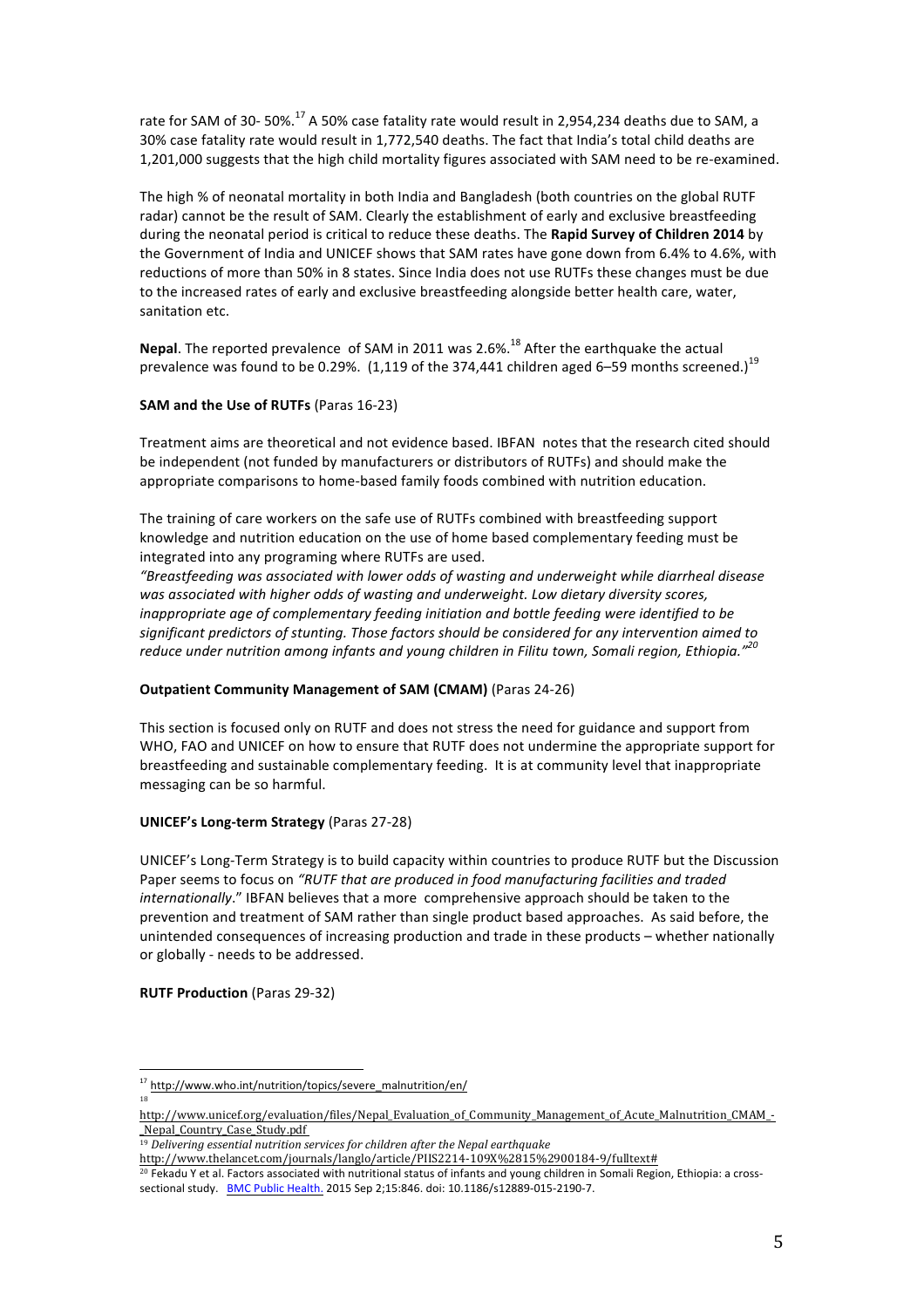Increased global trade will lead to bigger markets for these products. IBFAN has received reports that countries are expected to scale up a national RUTF plan in terms of procurement and distribution. *"When communities, for example, try producing an equivalent of RUTF using community resources to manage their malnourished children, they are discouraged given that the government directive is to* use only 'imported RUTF given the high safety standards' used in its production. Supplies are however *erratic."*

### **Regulation of RUTF Trade** (Paras 34, 35)

These paragraphs assume that RUTF is an essential commodity for all countries without any strong national or local justification. As mentioned in Para 10 and raised by Member States at the  $36<sup>th</sup>$ CCNFSDU meeting, many countries are adopting what they consider to be more sustainable approaches (support for breastfeeding, education, sustainable management of home-prepared biodiverse foods etc) and have chosen not to use RUTF.

A Codex instrument may be used to put pressure on governments to accept RUTF. In some cases governments have come under pressure to weaken marketing regulations and to allow marketing of products for non-therapeutic purposes, such as the 'prevention of malnutrition.'

#### **Need for RUTFs Guideline** (Paras 36, 37)

Any encouragement of local manufacture of RUTFs must be accompanied by Guidance for national governments on the protection of breastfeeding and optimal infant and young child feeding

#### **RUTF Product Applicable for the Code Guidelines** (Paras 38-41)

If the bars and pastes are strictly to be used as therapeutic tools for the treatment of SAM, IBFAN does not see the need for a Codex guideline.

### **Ingredients and Composition** (Para 42)

**RUTF Ingredients** (Para 43): There is a lack of independent evidence that ingredients such as cow's milk powder, sugar and industrially-produced nutrient mixes, are nutritionally complete or better than home-prepared foods made from local ingredients, breastfeeding and nutrition education.

**RUTF Ingredient Diversification** (Para 44-46): Guidance and support by WHO and UNICEF should encourage national nutrition policies and programming to favour culturally appropriate ingredient diversification and the support of optimal breastfeeding and complementary feeding practices.

**Chemical Contaminants** (Paras 47-48): The use of peanuts contaminated with mycotoxins, aflotoxin is near impossible to avoid. Will the use of a single treatment of industrially produced food increase the risk of illnesses related to mycotoxins? Children suffering from SAM are immunocompromised and hence may have increased health risks associated with the chemical body burden inherent in RUTF products when fed a single food.

#### **Microbial Safety and Associated Sampling Plan (Paras 51-52)**

RUTF products are used primarily in Africa, where ambient temperatures are conducive to rapid microbial growth. The risk of infection and illness with the use of these products is high in children with SAM. Although the hygienic standards for these products have not yet been determined at the CCFH, the risk for infections from contaminated products in a immunocompromised population remains for those suffering from SAM who are already at increased risk for secondary infections and illness. The CCFH guidance on the microbial criteria must be included in guidance for national governments. 

#### **Labelling and Packaging** (Para 53)